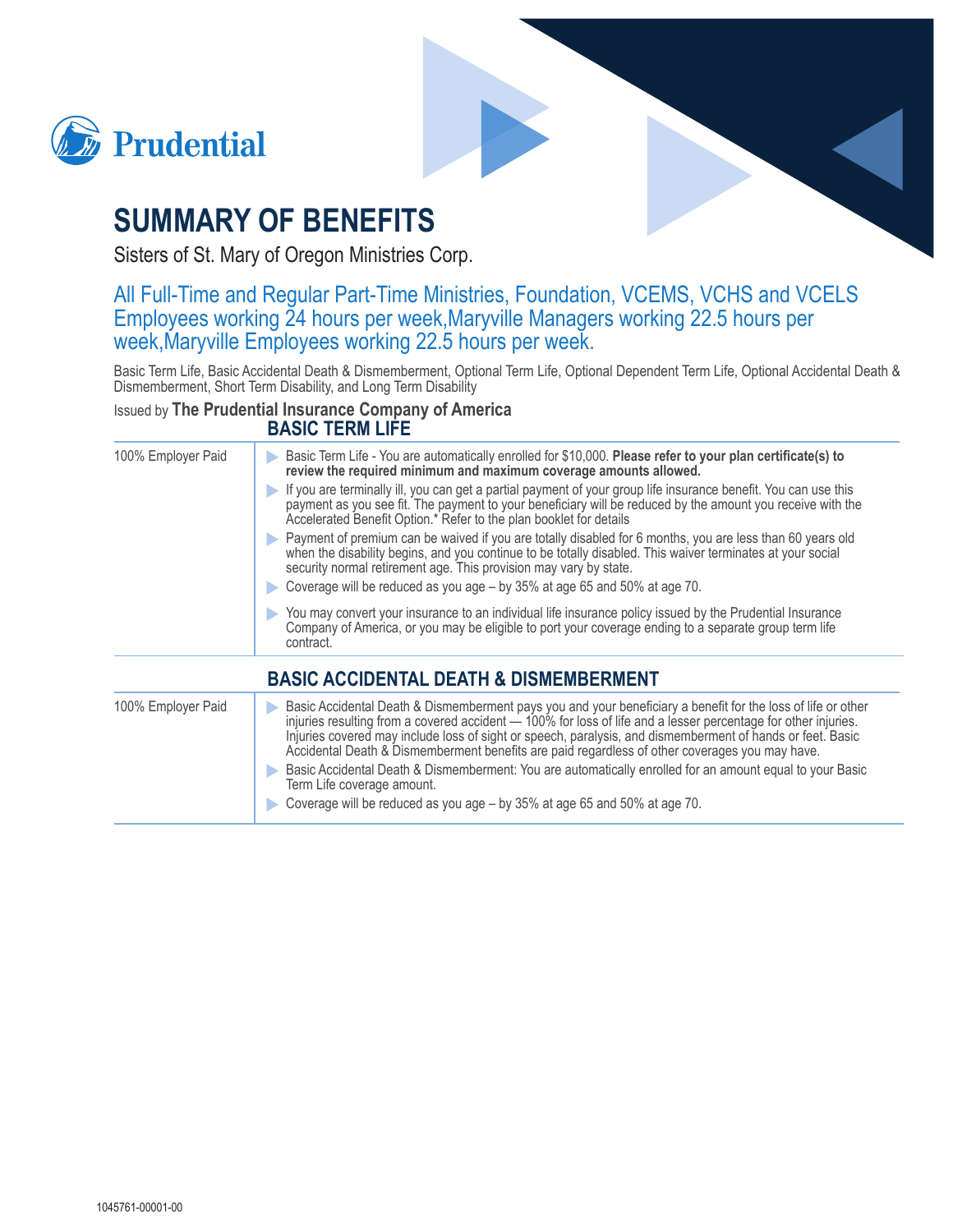### **EMPLOYEE - OPTIONAL TERM LIFE**

| 100% Employee Paid | Purchase coverage in increments of \$10,000 up to a maximum of \$300,000, not to exceed 5 times your<br>covered annual earnings. Please refer to your plan certificate(s) to review the required minimum and<br>maximum coverage amounts allowed.                                            |
|--------------------|----------------------------------------------------------------------------------------------------------------------------------------------------------------------------------------------------------------------------------------------------------------------------------------------|
|                    | If enrolling when first eligible within the specified period of your date of hire or the occurrence of a life event,<br>you can elect up to \$150,000 without providing proof of good health to Prudential.                                                                                  |
|                    | During the open enrollment period, you can elect a coverage amount up to \$150,000, without providing<br>proof of good health to Prudential.                                                                                                                                                 |
|                    | All other elections or enrolling after the enrollment period will require proof of good health satisfactory to<br>Prudential for all coverage amounts.                                                                                                                                       |
|                    | If you have been previously denied coverage in the past, proof of good health satisfactory to Prudential is<br>required for all coverage amounts.                                                                                                                                            |
|                    | If terminally ill, you can get a partial payment of your group term life insurance benefit. You can use this<br>payment as you see fit. In the event of your death, your beneficiary will receive a benefit payout which has<br>been reduced by the amount you receive.                      |
|                    | Payment of premium can be waived if you are totally disabled for 6 months, you are less than 60 years old<br>when the disability begins, and you continue to be totally disabled. This waiver terminates at your social<br>security normal retirement age. This provision may vary by state. |
|                    | Coverage will be reduced as you age - by 35% at age 65 and 50% at age 70.                                                                                                                                                                                                                    |
|                    | You may convert your insurance to an individual life insurance policy issued by the Prudential Insurance<br>Company of America, or you may be eligible to port your coverage ending to a separate group term life<br>contract.                                                               |
|                    | <b>SPOUSE - OPTIONAL DEPENDENT TERM LIFE</b>                                                                                                                                                                                                                                                 |

| 100% Employee Paid  | Purchase coverage on your spouse in increments of \$5,000 up to a maximum of \$100,000. Please Note: The<br>Optional Dependent Term Life coverage amount on your spouse cannot exceed 100% of your Optional Term<br>Life coverage amount.                |
|---------------------|----------------------------------------------------------------------------------------------------------------------------------------------------------------------------------------------------------------------------------------------------------|
|                     | If enrolling your spouse when first eligible within the specified period of your date of hire or the occurrence<br>of a life event, you can elect up to \$25,000 without providing proof of good health to Prudential.                                   |
|                     | All other elections or enrolling after the enrollment period will require proof of good health satisfactory to<br>-<br>Prudential for all coverage amounts.                                                                                              |
|                     | If your spouse has been previously denied coverage in the past, proof of good health satisfactory to<br>Prudential is required for all coverage amounts.                                                                                                 |
|                     | Coverage will be reduced as you age - by 35% at age 65 and 50% at age 70.                                                                                                                                                                                |
|                     | You may convert your dependent(s) insurance to an individual life insurance policy issued by the Prudential<br>Insurance Company of America, or you may be eligible to port your dependent(s) coverage ending to a<br>separate group term life contract. |
|                     | <b>CHILD - OPTIONAL DEPENDENT TERM LIFE</b>                                                                                                                                                                                                              |
| 1000/ Employee Doid | Purchase coverage on vour objd/ron) for \$10,000 <b>Places note:</b> The Ontional Depardent Term Life Insurance                                                                                                                                          |

| 100% Employee Paid | Purchase coverage on your child(ren) for \$10,000. Please note: The Optional Dependent Term Life Insurance<br>coverage amount on your children may not exceed 50% of your Optional Term Life coverage amount.<br>Coverage begins at live birth, and continues to age 26, if unmarried. |
|--------------------|----------------------------------------------------------------------------------------------------------------------------------------------------------------------------------------------------------------------------------------------------------------------------------------|
|                    | You may convert your dependent(s) insurance to an individual life insurance policy issued by the Prudential<br>Insurance Company of America, or you may be eligible to port your dependent(s) coverage ending to a<br>separate group term life contract.                               |
|                    | <b>EMPLOYEE - OPTIONAL ACCIDENTAL DEATH &amp; DISMEMBERMENT</b>                                                                                                                                                                                                                        |
| 100% Employee Paid | You are automatically enrolled for a coverage amount equal to your Optional Term Life coverage amount.<br>D                                                                                                                                                                            |
|                    | Coverage will be reduced as you age – by 35% at age 65 and 50% at age 70.                                                                                                                                                                                                              |

### SPOUSE - OPTIONAL ACCIDENTAL DEATH & DISMEMBERMENT

| 100% Employee Paid | Your spouse is automatically enrolled for an equal amount of Optional Accidental Death & Dismemberment<br>Insurance coverage when you enroll your spouse for Optional Dependent Term Life Insurance coverage.<br>Coverage will be reduced as you age - by 35% at age 65 and 50% at age 70. |
|--------------------|--------------------------------------------------------------------------------------------------------------------------------------------------------------------------------------------------------------------------------------------------------------------------------------------|
|--------------------|--------------------------------------------------------------------------------------------------------------------------------------------------------------------------------------------------------------------------------------------------------------------------------------------|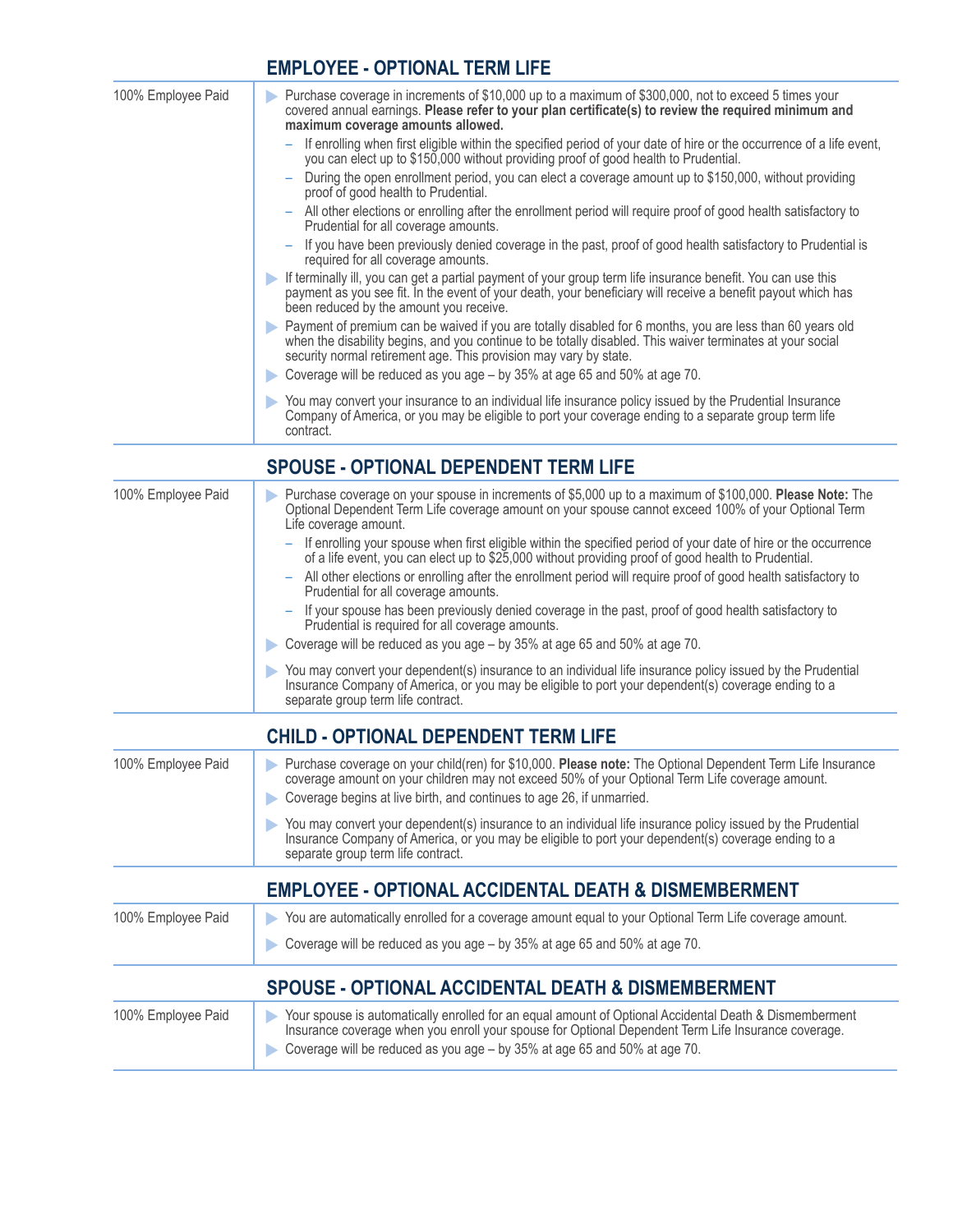#### **CHILD - OPTIONAL ACCIDENTAL DEATH & DISMEMBERMENT**

| 100% Employee Paid | Your child(ren) will be automatically enrolled for an equal amount of Optional Accidental Death &<br>Dismemberment Insurance coverage when you enroll your child(ren) for Optional Dependent Term Life<br>Insurance coverage.<br>Coverage begins from 14 days, and continues to age 26, if unmarried.                                                                                                                                                                                                 |
|--------------------|-------------------------------------------------------------------------------------------------------------------------------------------------------------------------------------------------------------------------------------------------------------------------------------------------------------------------------------------------------------------------------------------------------------------------------------------------------------------------------------------------------|
|                    | <b>SHORT TERM DISABILITY</b>                                                                                                                                                                                                                                                                                                                                                                                                                                                                          |
| 100% Employer Paid | Your weekly Short Term Disability benefit will be 60% of your weekly pre-disability earnings, up to the maximum<br>of \$500, less deductible sources of income. The minimum weekly benefit is \$25.                                                                                                                                                                                                                                                                                                   |
|                    | Deductible sources of income may include benefits from statutory plans, unemployment income and salary<br>continuation.                                                                                                                                                                                                                                                                                                                                                                               |
|                    | If you meet the definition of disability, your benefits will begin on the 8th day following a non-occupational injury<br>or the 8th day following a non-occupational sickness. The benefit duration is 12 weeks. You are considered<br>disabled when, because of injury or sickness, you are under the regular care of the doctor, are unable to<br>perform the material and substantial duties of your regular occupation and your disability results in a loss of<br>weekly income of at least 20%. |
|                    | You are not covered for a disability caused by war or any act of war, declared or undeclared, an intentionally<br>self-inflicted injury, active participation in a riot, and commission of a crime for which you have been convicted.<br>Benefits are not payable for any period of incarceration as a result of a conviction.                                                                                                                                                                        |
|                    | <b>LONG TERM DISABILITY</b>                                                                                                                                                                                                                                                                                                                                                                                                                                                                           |
| 100% Employer Paid | Your monthly Long Term Disability benefit will be 60% of your monthly pre-disability earnings, up to the<br>maximum of \$6,000, less deductible sources of income. The minimum monthly benefit is the greater of \$100 or                                                                                                                                                                                                                                                                             |

- 10% of your gross monthly benefit. Deductible sources of income may include benefits from statutory plans, Social Security to you and your dependents, workers' compensation, unemployment income and other income.
	- If you meet the definition of disability, your benefits will begin 90 days following an accidental injury or sickness. The benefit duration is up to your normal retirement age under the Social Security Act. However, if you become disabled at or after age 65 benefits are payable according to an age-based schedule. Refer to the Booklet-Certificate for details.
	- You are considered disabled when, because of injury or sickness, you are under the regular care of a doctor, and you are unable to perform the material and substantial duties of your regular occupation or your disability results in a loss of income of at least 20%. After receiving benefits for 24 months, you are considered disabled when, due to the same sickness or injury, you are unable to perform the material and substantial duties of any gainful occupation for which you are reasonably fitted by education, training or experience, and disability results in a loss of income of a specified percentage determined by your plan.
	- Disabilities due to mental illness are limited to 24 months of benefits during your lifetime. Examples of mental illness include schizophrenia, depression, manic depressive or bipolar illness, anxiety, somatization, substance related disorders (including drug and alcohol abuse), and/or adjustment disorders. Disabilities due to mental illness have a combined limited pay period during your lifetime.
	- LTD benefits will not be paid for a disability that begins within 12 months of coverage effective date and is due to a pre-existing condition. A pre-existing condition is an injury or sickness for which you received medical treatment, consultation, diagnostic measures, prescribed drugs or medicines, or for which you followed treatment recommendations during the 3 months prior to your effective date of coverage.
	- $\blacktriangleright$ During the first 24 months of part-time work while disabled, you can receive full benefits as long as your combined income and disability benefits do not exceed your monthly pre-disability earnings.
	- If you die while collecting disability benefits, a lump sum payment may be paid to your eligible survivors.
	- You are not covered for a disability caused by war or any act of war, declared or undeclared, an intentionally self-inflicted injury, active participation in a riot, and commission of a crime for which you have been convicted. Benefits are not payable for any period of incarceration as a result of a conviction.

Implementation of the insurance plan(s) will depend on having a specific percentage of all eligible employees enrolling in the plan(s). If this percentage of enrollment level is not met, these coverage(s) may not be effective.

Benefits, exclusions and provisions may vary by state. Refer to the plan booklet for details.

For your coverage to become effective, you must be actively at work on the effective date of the plan. If you apply for an amount that requires satisfactory evidence of insurability to The Prudential Insurance Company of America, you must be actively at work on the date of approval for the amount requiring satisfactory evidence of insurability

\*Accelerated Death Benefit option is a feature that is made available to group life insurance participants. It is not a health, nursing home, or long-term care insurance benefit and is not designed to eliminate the need for those types of insurance coverage. The death benefit is reduced by the amount of the accelerated death benefit paid. There is no administrative fee to accelerate benefits. Receipt of accelerated death benefits may affect eligibility for public assistance and may be taxable. The federal income tax<br>treatment of payments made under this rider depends u wish to seek professional tax advice before exercising this option.

This coverage is not health insurance coverage (often referred to as "Major Medical Coverage").

This type of plan is NOT considered "minimum essential coverage" under the Affordable Care Act and therefore does NOT satisfy